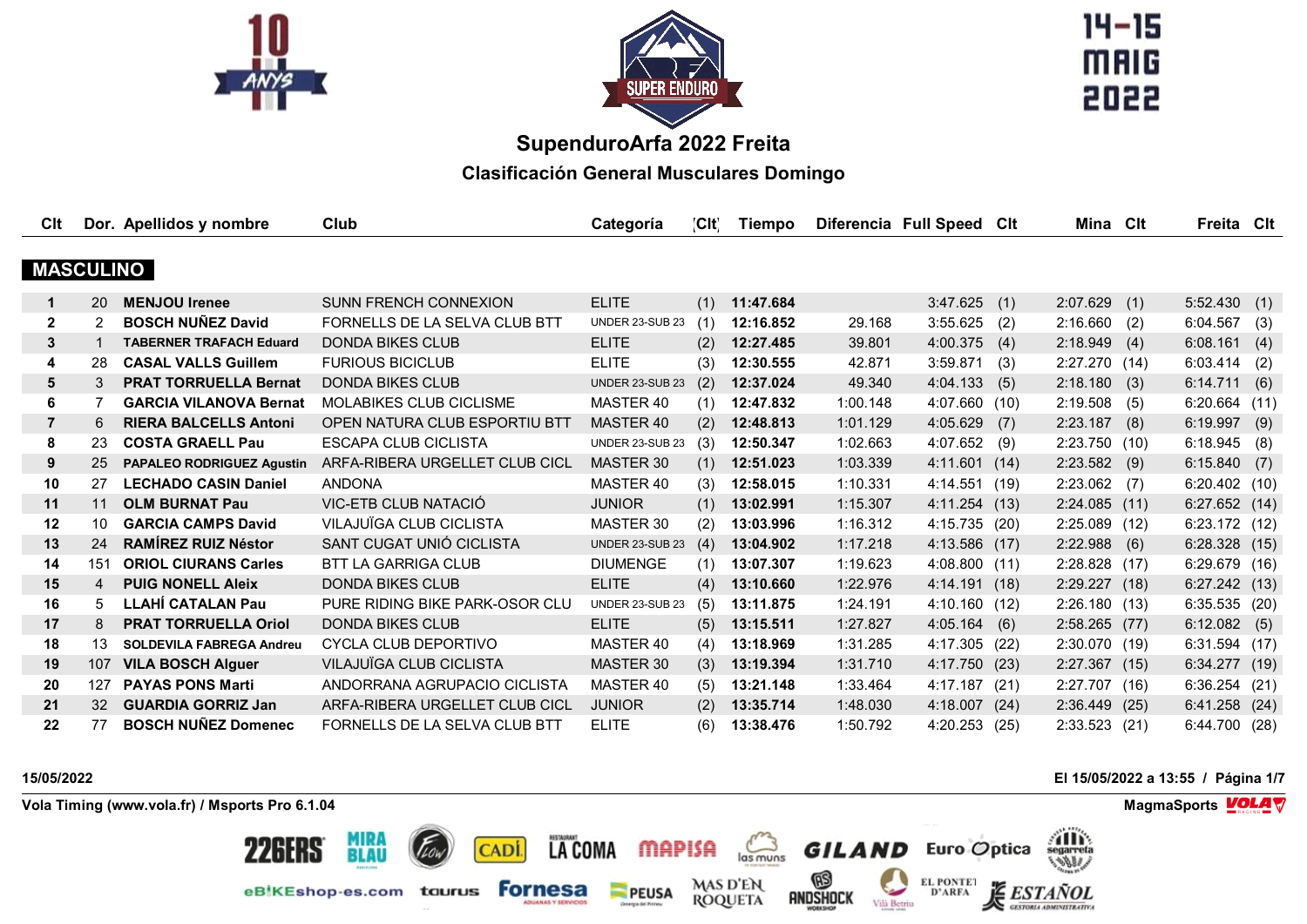



 $14 - 15$ **MAIG** 

| Clt             |                 | Dor. Apellidos y nombre           | Club                                  | Categoría              | CH  | Tiempo    |          | Diferencia Full Speed Cit | Mina Clt        |      | Freita Cit    |      |
|-----------------|-----------------|-----------------------------------|---------------------------------------|------------------------|-----|-----------|----------|---------------------------|-----------------|------|---------------|------|
| 23              | 153             | <b>MANZANO SANCHEZ Alex</b>       | <b>T-BIKES CLUB CICLISTA</b>          | <b>DIUMENGE</b>        | (2) | 13:44.789 | 1:57.105 | 4:25.364 (28)             | 2:35.261(22)    |      | 6:44.164(26)  |      |
| 24              | 9               | <b>LLAUSAS FRIGOLA Adrià</b>      | SENDICAT DEL PEDAL CLUB CICLIS        | <b>ELITE</b>           | (7) | 13:45.071 | 1:57.387 | 4:23.403 (26)             | $2:36.418$ (24) |      | 6:45.250(29)  |      |
| 25              | 12 <sup>2</sup> | <b>GUIMERA PULIDO Albert</b>      | LA MARCA CLUB CICLISME                | <b>MASTER 30</b>       | (4) | 13:46.046 | 1:58.362 | $4:12.855$ (15)           | 2:53.664(64)    |      | 6:39.527(23)  |      |
| 26              | 154             | <b>RODRÍGUEZ CARNICER Adrià</b>   | <b>BTT LA GARRIGA CLUB</b>            | <b>DIUMENGE</b>        | (3) | 13:51.823 | 2:04.139 | 4:27.277 (30)             | $2:35.789$ (23) |      | 6:48.757      | (30) |
| 27              | 62              | <b>BASERBA Adan</b>               | <b>BELLVER CLUB CICLISTA</b>          | MASTER 30              | (5) | 13:52.093 | 2:04.409 | 4:28.246 (32)             | 2:40.000(31)    |      | 6:43.847      | (25) |
| 28              | 36              | <b>PASCUAL OLIVER Ignasi</b>      | <b>MOLABIKES CLUB CICLISME</b>        | YOUTH-CADET            | (1) | 13:59.723 | 2:12.039 | 4:29.559 (34)             | 2:39.547        | (30) | 6:50.617 (34) |      |
| 29              | 14              | <b>SOLÀ MAURI Roc</b>             | FORNELLS DE LA SELVA CLUB BTT         | <b>JUNIOR</b>          | (3) | 14:02.059 | 2:14.375 | 4:27.602 (31)             | 2:42.508(39)    |      | 6:51.949 (36) |      |
| 30              | 150             | <b>ESTEBAN CARMONA Marc</b>       | OLYMPIA CYCLES CLUB CICLISTA          | <b>DIUMENGE</b>        | (4) | 14:02.923 | 2:15.239 | 4:28.258 (33)             | 2:39.071        | (28) | 6:55.594(40)  |      |
| 31              | 89              | <b>SUBIRATS ALBARRACIN Alonso</b> | MONTCADA CLUB CICLISTA                | <b>MASTER 30</b>       | (6) | 14:04.305 | 2:16.621 | 4:33.871 (42)             | 2:32.297        | (20) | 6:58.137      | (42) |
| $32\phantom{a}$ | 63              | <b>TOLEDO BERNAD Jorge</b>        | <b>BIG BIKES CARLET CD</b>            | MASTER 40              | (6) | 14:06.310 | 2:18.626 | 4:33.399 (40)             | 2:41.637 (36)   |      | 6:51.274(35)  |      |
| 33              | 87              | <b>FATÁS CASANOVAS Oriol</b>      | <b>BDN BIKES CLUB CICLISTA</b>        | <b>UNDER 23-SUB 23</b> | (6) | 14:08.208 | 2:20.524 | 4:26.528 (29)             | 2:45.336(46)    |      | 6:56.344(41)  |      |
| 34              | 82              | <b>MEDALL BOU Pablo</b>           | MONPEDAL CASTELLON CC                 | <b>ELITE</b>           | (8) | 14:08.883 | 2:21.199 | 4:35.117(43)              | 2:39.254        | (29) | 6:54.512 (38) |      |
| 35              | 71              | <b>SERRA VALDÉS Oriol</b>         | <b>CYCLING CLUB SALLENT</b>           | <b>MASTER 30</b>       | (7) | 14:08.903 | 2:21.219 | 4:31.969 (37)             | 2:37.465 (26)   |      | 6:59.469(44)  |      |
| 36              | 72              | <b>VILÀ PIÑERO Oriol</b>          | <b>DONDA BIKES CLUB</b>               | <b>ELITE</b>           | (9) | 14:09.132 | 2:21.448 | 4:36.992 (50)             | 2:42.828(41)    |      | 6:49.312 (32) |      |
| 37              | 78              | <b>GARCIA FONT Daniel</b>         | <b>KEPASA TIU CLUB ESPORTIU CICLI</b> | MASTER 30              | (8) | 14:11.137 | 2:23.453 | 4:35.754(46)              | 2:40.223(32)    |      | 6:55.160 (39) |      |
| 38              | 60              | <b>ESTANY ALONSO Andreu</b>       | ARFA-RIBERA URGELLET CLUB CICL        | <b>JUNIOR</b>          | (4) | 14:12.586 | 2:24.902 | 4:33.301 (39)             | 2:46.359(48)    |      | 6:52.926 (37) |      |
| 39              | 66              | <b>TARRÉS ROTA Aleix</b>          | BTT AVIA DESCENS TEAM CLUB            | <b>JUNIOR</b>          | (5) | 14:14.196 | 2:26.512 | 4:51.860 (76)             | 2:44.715(44)    |      | 6:37.621      | (22) |
| 40              | 99              | <b>BONASTRE LLANSÓ Pere</b>       | SANT CUGAT UNIÓ CICLISTA              | YOUTH-CADET            | (2) | 14:16.438 | 2:28.754 | 4:35.461 (44)             | 2:50.633 (57)   |      | 6:50.344(33)  |      |
| 41              | 128             | <b>CARNEIRO PÉREZ David</b>       | PULPEIROS MUGARDOS                    | MASTER 30              | (9) | 14:17.914 | 2:30.230 | 4:33.739(41)              | 2:42.363(38)    |      | 7:01.812(47)  |      |
| 42              | 19              | <b>ROCA JOSEP 1 Oriol</b>         | MARESME TROPICAL BIKE CLUB            | YOUTH-CADET            | (3) | 14:18.504 | 2:30.820 | 4:30.496 (36)             | 2:40.383(34)    |      | 7:07.625 (55) |      |
| 43              | 18              | <b>CENTELLES FRADERA Pau</b>      | FORNELLS DE LA SELVA CLUB BTT         | YOUTH-CADET            | (4) | 14:18.836 | 2:31.152 | 4:30.293 (35)             | 2:47.387 (51)   |      | 7:01.156 (45) |      |
| 44              | 61              | <b>JULIA GUIVERNAU Pau</b>        | ARFA-RIBERA URGELLET CLUB CICL        | MASTER 40              | (7) | 14:19.430 | 2:31.746 | 4:39.633 (53)             | 2:40.488 (35)   |      | 6:59.309 (43) |      |
| 45              | 16              | <b>SANCHEZ COLL Arnau</b>         | MEDINYÀ AGRUP.ESPORT.SEC.CICL         | MASTER 40              | (8) | 14:20.879 | 2:33.195 | 4:32.617 (38)             | 2:40.250(33)    |      | 7:08.012(56)  |      |
| 46              | 31              | <b>VIDAL ALCUBIERRE Gil</b>       | VIC-ETB CLUB NATACIÓ                  | YOUTH-CADET            | (5) | 14:24.101 | 2:36.417 | 4:25.238 (27)             | 3:09.754        | (89) | 6:49.109 (31) |      |
| 47              | 75              | <b>SALMERON CASELLAS Oscar</b>    | <b>FANATIK VIC CLUB</b>               | MASTER 40              | (9) | 14:25.749 | 2:38.065 | 4:36.301(48)              | 2:43.687        | (43) | 7:05.761      | (51) |

**Vola Timing (www.vola.fr) / Msports Pro 6.1.04 MagmaSports MagmaSports MagmaSports MagmaSports MagmaSports** 

**15/05/2022 El 15/05/2022 a 13:55 / Página 2/7**



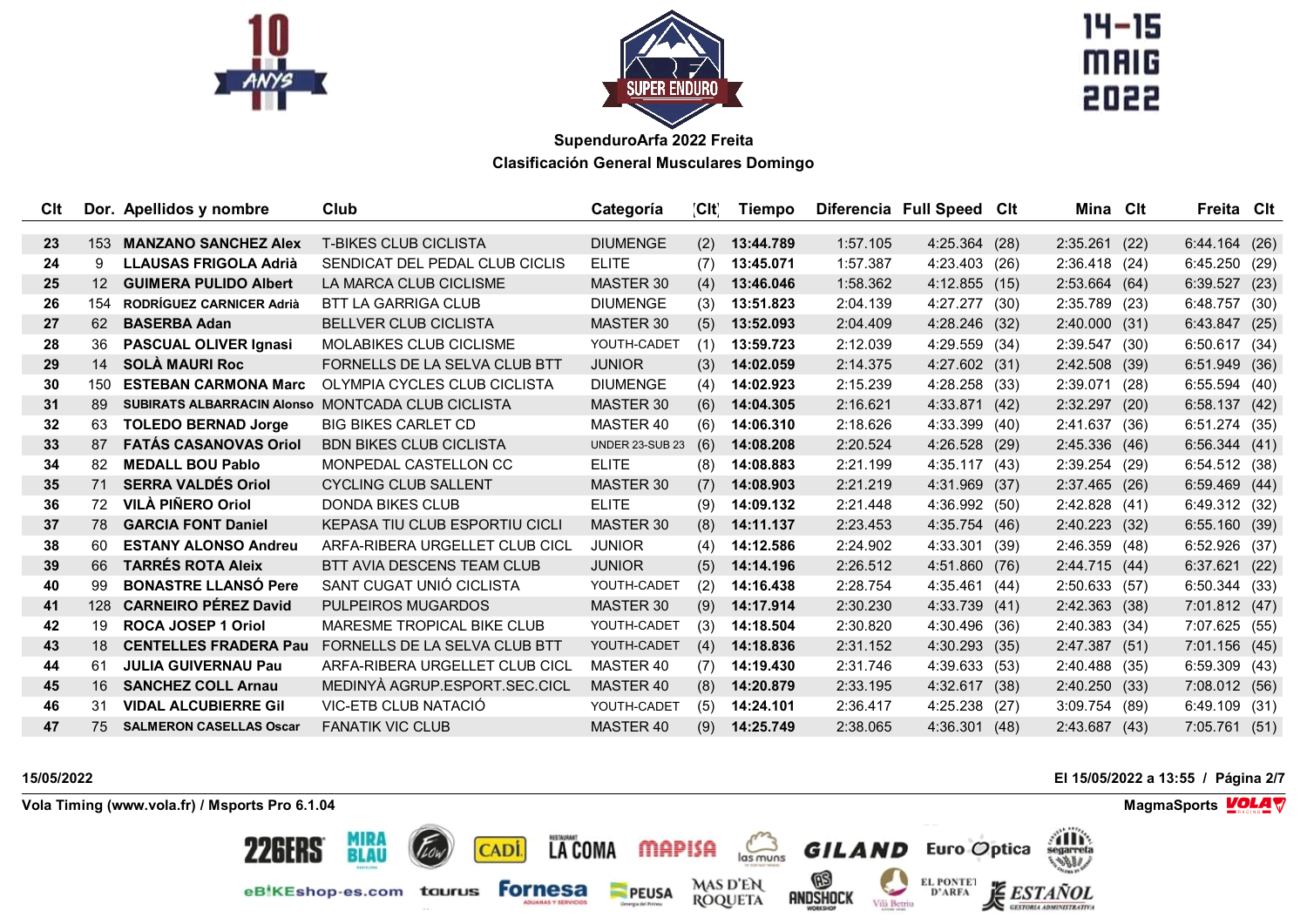



 $14 - 15$ **MAIG** 

| Clt |                  | Dor. Apellidos y nombre         | Club                                                      | Categoría        | CH   | <b>Tiempo</b> |          | Diferencia Full Speed Clt | Mina Clt      | Freita Clt    |      |
|-----|------------------|---------------------------------|-----------------------------------------------------------|------------------|------|---------------|----------|---------------------------|---------------|---------------|------|
|     |                  |                                 |                                                           |                  |      |               |          |                           |               |               |      |
| 48  | 17               | <b>URIBE PINTADO Daniel</b>     | ST. ANDREU BARCA MOTO CLUB                                | <b>MASTER 40</b> | (10) | 14:26.086     | 2:38.402 | 4:37.250(51)              | 2:45.418(47)  | 7:03.418 (48) |      |
| 49  | 69               | FERNÁNDEZ MERCADÉ Jaime         | CROSS CHICKEN C.D.E.                                      | MASTER 40        | (11) | 14:28.324     | 2:40.640 | 4:39.910 (54)             | 2:43.211(42)  | 7:05.203 (50) |      |
| 50  | 15               | <b>ATIENZA FOLGADO Victor</b>   | <b>FOLGATEL CC</b>                                        | <b>MASTER 50</b> | (1)  | 14:34.836     | 2:47.152 | 4:41.488 (57)             | 2:48.789 (53) | 7:04.559(49)  |      |
| 51  | 108              | <b>BARCELO COLL Oscar</b>       | VILAJUÏGA CLUB CICLISTA                                   | MASTER 40        | (12) | 14:35.742     | 2:48.058 | 4:51.379 (75)             | 2:42.785 (40) | 7:01.578 (46) |      |
| 52  | 92               | <b>MIRO PEDREROL Jan</b>        | PREMIA DE DALT C.C. BTT                                   | YOUTH-CADET      | (6)  | 14:36.706     | 2:49.022 | 4:37.371 (52)             | 2:53.070 (62) | 7:06.265(53)  |      |
| 53  | 90               | <b>NAJLES Mariano</b>           | <b>MONTCADA CLUB CICLISTA</b>                             | MASTER 40        | (13) | 14:41.536     | 2:53.852 | 4:43.465 (58)             | 2:42.211 (37) | 7:15.860 (66) |      |
| 54  | 98               | <b>PERMAÑE SABATES Josep</b>    | SACALM-EXPRES CLUB CICLISTA                               | <b>MASTER 50</b> | (2)  | 14:43.762     | 2:56.078 | 4:40.504 (56)             | 2:50.363(55)  | 7:12.895 (64) |      |
| 55  | 118              | <b>TORRES EGEA Sergi</b>        | <b>BTT QUERALT</b>                                        | MASTER 40        | (14) | 14:43.887     | 2:56.203 | 4:53.101(77)              | 2:44.801(45)  | 7:05.985 (52) |      |
| 56  | 33               | <b>SERRA SENSAT Carles</b>      | <b>HOSTALRIC CLUB CICLISTA</b>                            | MASTER 30        | (10) | 14:44.126     | 2:56.442 | 4:49.536 (73)             | 2:47.195(50)  | 7:07.395 (54) |      |
| 57  | 26               | <b>CASALS Cyril</b>             |                                                           | MASTER 40        | (15) | 14:44.782     | 2:57.098 | 4:12.918 (16)             | 3:47.700(111) | 6:44.164 (26) |      |
| 58  | 74               | <b>PUJOL I PARRAMON Julià</b>   | ESPRINT CELLERA DE TER CLUB CI                            | YOUTH-CADET      | (7)  | 14:47.526     | 2:59.842 | 4:43.941 (60)             | 2:54.027(66)  | 7:09.558(59)  |      |
| 59  | 41               | <b>CAPERAN Benjamin</b>         | <b>DONDA BIKES CLUB</b>                                   | MASTER 50        | (3)  | 14:48.763     | 3:01.079 | 4:46.200(65)              | 2:49.918 (54) | 7:12.645 (62) |      |
| 60  | 100 <sup>°</sup> | <b>FONT CABEZAS Pol</b>         | SANTVI CLUB ESPORTIU                                      | <b>JUNIOR</b>    | (6)  | 14:49.824     | 3:02.140 | 4:43.895 (59)             | 2:56.531(70)  | 7:09.398 (58) |      |
| 61  | 76               | <b>MENDOZA ALAMILLO Toni</b>    | FES BICI IGUALADA CLUB CICLIST                            | MASTER 30        | (11) | 14:50.477     | 3:02.793 | 4:53.269 (79)             | 2:48.590(52)  | 7:08.618 (57) |      |
| 62  | 126              | <b>ARACIL BROTONS Arnau</b>     | <b>FURIOUS BICI CLUB</b>                                  | <b>ELITE</b>     | (10) | 14:52.996     | 3:05.312 | 4:40.309 (55)             | 2:56.672 (72) | 7:16.015 (67) |      |
| 63  | 149              | <b>MARTIN CAMPS Joan Miquel</b> | BIKETRIAL COSTA DAURADA TORRED DIUMENGE                   |                  | (5)  | 14:53.259     | 3:05.575 | 4:45.422 (62)             | 2:52.856(60)  | 7:14.981 (65) |      |
| 64  | 105              | <b>GIRONES ALVAREZ Unai</b>     | VILAJUÏGA CLUB CICLISTA                                   | YOUTH-CADET      | (8)  | 14:54.750     | 3:07.066 | 4:48.934 (72)             | 2:54.879(67)  | 7:10.937 (61) |      |
| 65  | 35               | <b>MARIN CANO Xavier</b>        | SHAMAN ST CLUB ESPORTIU                                   | MASTER 30        | (12) | 14:55.137     | 3:07.453 | 4:54.723 (81)             | 2:50.461(56)  | 7:09.953 (60) |      |
| 66  | 73               | <b>DURBAU PUJOLRAS Nil</b>      | DONDA BIKES CLUB                                          | <b>JUNIOR</b>    | (7)  | 14:55.500     | 3:07.816 | 4:35.602(45)              | 2:54.996(68)  | 7:24.902 (75) |      |
| 67  | 159              | <b>BALCELLS VALLS Marc</b>      | <b>BTT QUERALT</b>                                        | <b>DIUMENGE</b>  | (6)  | 14:59.758     | 3:12.074 | 4:45.425 (63)             | 2:53.344(63)  | 7:20.989 (73) |      |
| 68  | 37               | <b>RUBIO BLANCO Dani</b>        | <b>GIRONA CLUB ESPORTIU BIKE</b>                          | <b>MASTER 30</b> | (13) | 15:00.043     | 3:12.359 | 4:47.789 (70)             | 2:50.801(58)  | 7:21.453(74)  |      |
| 69  | 58               | <b>ANTOINE Cheramy</b>          | <b>ACCOUS VTT</b>                                         | MASTER 30        | (14) | 15:01.242     | 3:13.558 | 4:47.144 (69)             | 2:53.793(65)  | 7:20.305 (71) |      |
| 70  | 34               | LÓPEZ-CERÓN ARÉVALO Alejandro   | SANT CUGAT UNIÓ CICLISTA                                  | YOUTH-CADET      | (9)  | 15:03.716     | 3:16.032 | 4:59.180 (91)             | 2:46.805 (49) | 7:17.731      | (68) |
| 71  | 106              | <b>SALA MARTINEZ Miquel</b>     | VILAJUÏGA CLUB CICLISTA                                   | MASTER 40        | (16) | 15:08.765     | 3:21.081 | 4:58.414 (89)             | 2:57.605(74)  | 7:12.746 (63) |      |
| 72  | 30               |                                 | RAUDALES MEDINA Roberto Antonio GIRONA CLUB ESPORTIU BIKE | MASTER 30        | (15) | 15:09.613     | 3:21.929 | 4:53.160 (78)             | 2:55.957 (69) | 7:20.496 (72) |      |

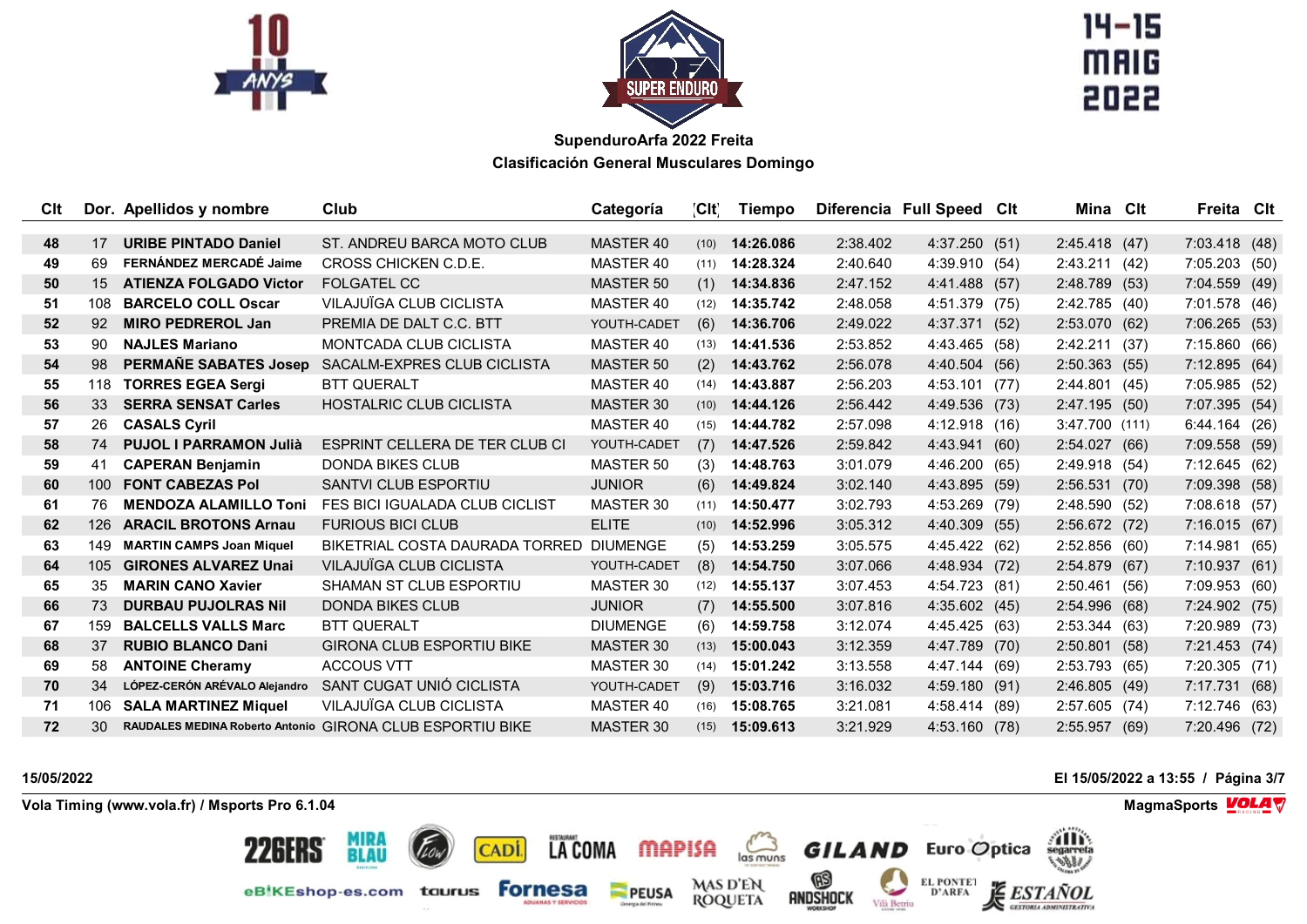



 $14 - 15$ **MAIG** 

| <b>C</b> It |     | Dor. Apellidos y nombre               | Club                                           | Categoría        | CH   | Tiempo    |          | Diferencia Full Speed Clt | Mina Clt         |      | Freita Cit      |      |
|-------------|-----|---------------------------------------|------------------------------------------------|------------------|------|-----------|----------|---------------------------|------------------|------|-----------------|------|
|             |     |                                       |                                                |                  |      |           |          |                           |                  |      |                 |      |
| 73          | 101 | <b>TORRADES SOLSONA Biel</b>          | <b>TARTAREU CLUB CICLISTA</b>                  | YOUTH-CADET      | (10) | 15:15.398 | 3:27.714 | 4:56.687 (82)             | $3:00.266$ (81)  |      | 7:18.445(69)    |      |
| 74          | 117 | <b>ROCA PALAU Oriol</b>               | <b>BTT QUERALT</b>                             | MASTER 30        | (16) | 15:17.509 | 3:29.825 | 4:46.813 (66)             | 3:00.672 (82)    |      | 7:30.024 (80)   |      |
| 75          | 103 | <b>OLIVER GARCIA Gerard</b>           | VETERANOS CATALUNYA ASOCIACIÓN                 | MASTER 30        | (17) | 15:18.484 | 3:30.800 | 4:46.960 (68)             | 3:11.684(90)     |      | 7:19.840 (70)   |      |
| 76          | 39  | <b>QUINTANA WULF Ramon</b>            | <b>DONDA BIKES CLUB</b>                        | <b>MASTER 50</b> | (4)  | 15:21.796 | 3:34.112 | 4:57.562 (84)             | 2:51.168(59)     |      | $7:33.066$ (81) |      |
| 77          | 160 | <b>RODRIGO EXPOSITO Ezequiel</b>      | C.C SANT ANDREU DE LA BARCA                    | <b>DIUMENGE</b>  | (7)  | 15:22.598 | 3:34.914 | 4:48.047 (71)             | 2:56.539(71)     |      | 7:38.012 (85)   |      |
| 78          | 40  | <b>RODRIGUEZ VILA Jesús</b>           | MARESME TROPICAL BIKE CLUB                     | MASTER 30        | (18) | 15:23.144 | 3:35.460 | 4:54.637 (80)             | 2:59.773 (80)    |      | 7:28.734 (79)   |      |
| 79          | 38  | <b>BALAGUE LOPEZ Pau Marcel</b>       | EL CORREDOR CLUB CICLISTA                      | <b>MASTER 40</b> | (17) | 15:23.820 | 3:36.136 | 4:56.984 (83)             | 2:58.125(76)     |      | 7:28.711 (78)   |      |
| 80          | 70  | <b>ANDRES RUBIO Jose Luis</b>         | <b>CULTBIKES CC</b>                            | MASTER 40        | (18) | 15:24.069 | 3:36.385 | 4:57.996 (86)             | 2:58.980(78)     |      | 7:27.093 (76)   |      |
| 81          | 97  | <b>MARFIL GALVEZ Abel</b>             | SACALM-EXPRES CLUB CICLISTA                    | <b>ELITE</b>     | (11) | 15:27.871 | 3:40.187 | 4:36.465(49)              | 2:38.531(27)     |      | 8:12.875(108)   |      |
| 82          | 80. | <b>SANCHEZ GARCIA Juan Pablo</b>      | <b>MAXI BIKE CLUB CICLISTA</b>                 | MASTER 40        | (19) | 15:31.617 | 3:43.933 | 4:57.848 (85)             | 2:59.500(79)     |      | 7:34.269 (82)   |      |
| 83          | 81  | <b>MEMBRADO MARTÍ Albert</b>          | MONPEDAL CASTELLON CC                          | <b>ELITE</b>     | (12) | 15:39.188 | 3:51.504 | $5:03.903$ (93)           | 2:57.707 (75)    |      | 7:37.578 (83)   |      |
| 84          | 44  | <b>PUIG ROS Albert</b>                | FORNELLS DE LA SELVA CLUB BTT                  | <b>JUNIOR</b>    | (8)  | 15:42.973 | 3:55.289 | 4:58.969 (90)             | 3:16.317(97)     |      | 7:27.687 (77)   |      |
| 85          | 94  | <b>CASTILLO ARROYO Antonio Jose</b>   | RIERA BIKES CALELLA CLUB CICLI                 | <b>MASTER 40</b> | (20) | 15:44.922 | 3:57.238 | 4:45.485 (64)             | $3:14.789$ (94)  |      | 7:44.648 (88)   |      |
| 86          | 110 | <b>FERNANDEZ PEREZ Josep Maria</b>    | VILAJUÏGA CLUB CICLISTA                        | MASTER 40        | (21) | 15:46.612 | 3:58.928 | 4:50.996 (74)             | 3:04.339(85)     |      | 7:51.277 (95)   |      |
| 87          | 115 | <b>ALBAREDA BALCELLS Nil</b>          | <b>BTT QUERALT</b>                             | <b>ELITE</b>     | (13) | 15:46.812 | 3:59.128 | 4:58.375 (88)             | 3:09.422(87)     |      | 7:39.015 (86)   |      |
| 88          | 152 | <b>GRIFOLL ARGEMÍ Ramón</b>           | <b>T-BIKES CLUB CICLISTA</b>                   | <b>DIUMENGE</b>  | (8)  | 15:53.492 | 4:05.808 | 4:05.730(8)               | 5:15.996(116)    |      | 6:31.766 (18)   |      |
| 89          | 84  | <b>BIOSCA BAYLINA Carles</b>          | <b>BDN BIKES CLUB CICLISTA</b>                 | <b>MASTER 40</b> | (22) | 15:59.457 | 4:11.773 | $5:06.218$ (95)           | 3:00.743(83)     |      | 7:52.496 (98)   |      |
| 90          | 125 | <b>RÍOS CARRASCO Rafa</b>             | <b>FORESTAL RIDERS</b>                         | MASTER 40        | (23) | 16:00.481 | 4:12.797 | 4:46.946 (67)             | $3:22.852$ (104) |      | 7:50.683 (94)   |      |
| 91          | 88  | <b>BENITEZ AREVALO Jesus Santiago</b> | MONTCADA CLUB CICLISTA                         | <b>MASTER 40</b> | (24) | 16:01.027 | 4:13.343 | 5:09.070 (99)             | $3:13.992$ (93)  |      | 7:37.965 (84)   |      |
| 92          |     | 116 CLARAMUNT JORBA Abelard           | <b>BTT QUERALT</b>                             | MASTER 40        | (25) | 16:01.918 | 4:14.234 | 5:08.368 (98)             | 3:09.695(88)     |      | 7:43.855 (87)   |      |
| 93          | 122 | <b>DIAZ LASHERAS Adriano</b>          | <b>SANTAN CITY CLIMB</b>                       | MASTER 40        | (26) | 16:11.137 | 4:23.453 | 5:04.454 (94)             | $3:16.707$ (98)  |      | 7:49.976 (93)   |      |
| 94          | 45  | <b>CAÑAS ESPINOSA David</b>           | <b>BIKE ABADESSES CLUB CICLISTA</b>            | MASTER 30        | (19) | 16:17.146 | 4:29.462 | 5:07.231 (96)             | 3:15.723         | (96) | 7:54.192 (99)   |      |
| 95          | 111 | <b>SOLER PAGES Xavier</b>             | VILAJUIGA CLUB COCLISTA EOBIKE                 | <b>MASTER 30</b> | (20) | 16:19.513 | 4:31.829 | $5:23.578$ (111)          | $3:08.856$ (86)  |      | 7:47.079        | (91) |
| 96          | 96  | <b>FILBA DEVESA Carlos</b>            | ROCABIKES CLUB ESPORTIU                        | <b>MASTER 50</b> | (5)  | 16:21.274 | 4:33.590 | 5:21.149 (108)            | $3:15.336$ (95)  |      | 7:44.789 (89)   |      |
| 97          | 65  | DALMAU TORNÉ Joan                     | BIKETRIAL COSTA DAURADA TORRED UNDER 23-SUB 23 |                  | (7)  | 16:21.433 | 4:33.749 | 5:21.278 (109)            | $3:13.351$ (92)  |      | 7:46.804 (90)   |      |

**15/05/2022 El 15/05/2022 a 13:55 / Página 4/7**

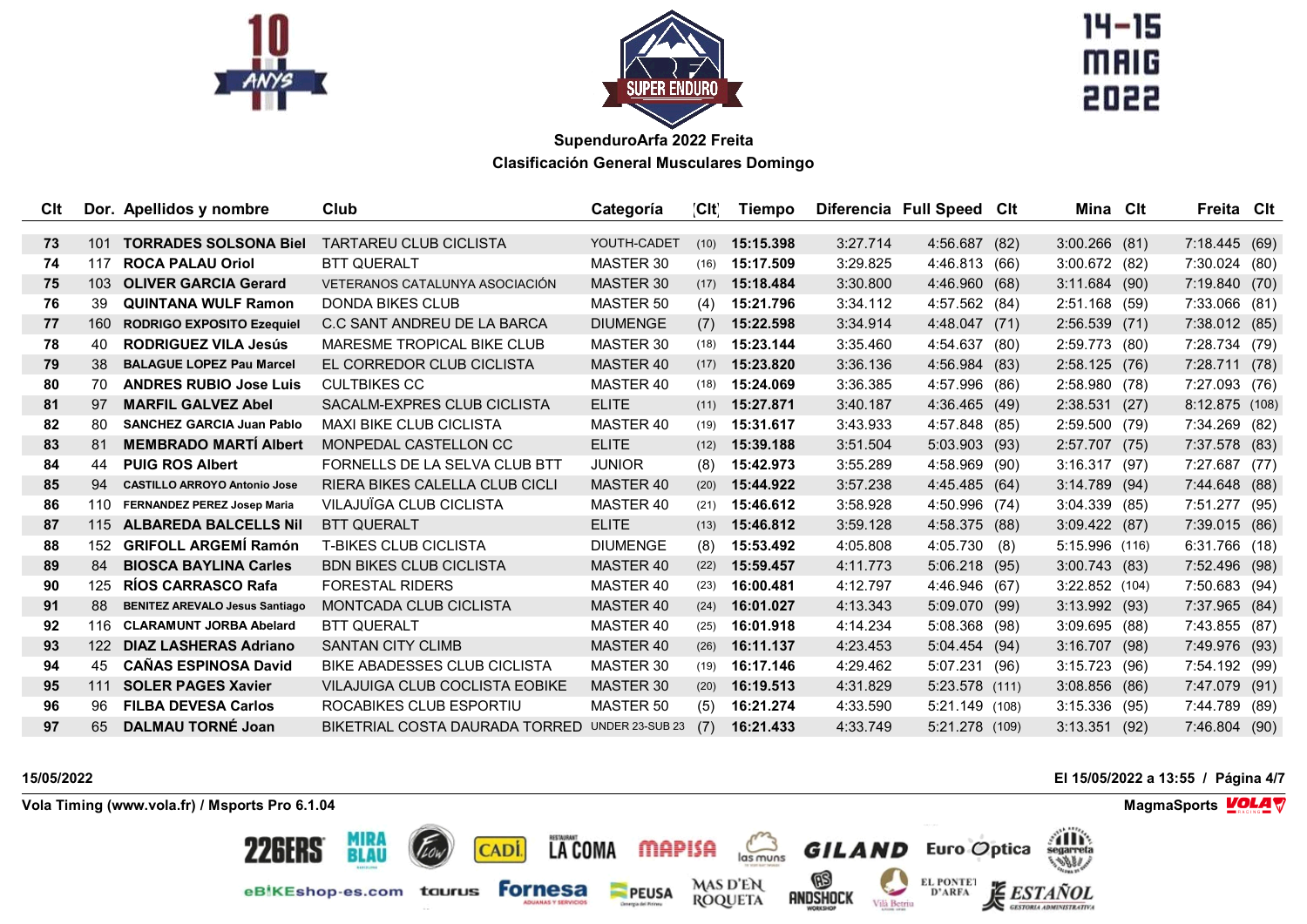



 $14 - 15$ **MAIG** 

| Clt              |                  | Dor. Apellidos y nombre         | Club                             | Categoría       | CH   | Tiempo    |           | Diferencia Full Speed Clt | Mina Clt         | Freita Clt       |  |
|------------------|------------------|---------------------------------|----------------------------------|-----------------|------|-----------|-----------|---------------------------|------------------|------------------|--|
|                  |                  |                                 |                                  |                 |      |           |           |                           |                  |                  |  |
| 98               | 102 <sub>2</sub> | <b>RODA SITJA Guillem</b>       | <b>TARTAREU CLUB CICLISTA</b>    | UNDER 23-SUB 23 | (8)  | 16:24.297 | 4:36.613  | 4:58.008 (87)             | 2:57.406 (73)    | 8:28.883(111)    |  |
| 99               | 59               | <b>PORTE NOGUERAS Nil</b>       | ALTA RIBAGORCA CENTRE EXCURSIO   | YOUTH-CADET     | (11) | 16:26.488 | 4:38.804  | 5:12.269 (100)            | $3:03.598$ (84)  | 8:10.621(106)    |  |
| 100              | 68               | <b>BATET GRAS Joan</b>          | CICLES SANS ASSOC. CLUB CICLIS   | MASTER 30       | (21) | 16:27.574 | 4:39.890  | 5:21.004 (107)            | $3:11.781$ (91)  | 7:54.789 (100)   |  |
| 101              | 95               | <b>HUNTINGTON Nicolàs</b>       | RIUDARENES ESPORTS MUNTANYA      | <b>ELITE</b>    | (14) | 16:30.669 | 4:42.985  | 5:17.332 (102)            | 3:21.274(102)    | 7:52.063 (97)    |  |
| 102 <sub>2</sub> | 83               | <b>BARTOLOMÉ RAMÍREZ Abel</b>   | MOLABIKES CLUB CICLISME          | UNDER 23-SUB 23 | (9)  | 16:32.860 | 4:45.176  | 5:03.586 (92)             | 3:19.012(100)    | 8:10.262 (105)   |  |
| 103              | 64               | MUEDRA NÚÑEZ Jose Vicente       | <b>BIKE POBLA C</b>              | MASTER 50       | (6)  | 16:37.004 | 4:49.320  | 5:12.274 (101)            | 3:33.050(106)    | 7:51.680 (96)    |  |
| 104              | 43               | <b>MUNTADA MELET Joan</b>       | D'OLIANA AGRUPACIO CICLISTA      | <b>ELITE</b>    | (15) | 16:37.461 | 4:49.777  | 5:20.715 (105)            | 3:19.535(101)    | 7:57.211(101)    |  |
| 105              | 109              | <b>ZETTEL MENDEZ Armin</b>      | VILAJUÏGA CLUB CICLISTA          | MASTER 40       | (27) | 16:43.119 | 4:55.435  | 5:19.438 (103)            | 3:34.450(108)    | 7:49.231 (92)    |  |
| 106              | 46               | <b>ACEDO ROMERO Xavier</b>      | <b>GIRONA CLUB ESPORTIU BIKE</b> | MASTER 30       | (22) | 16:47.680 | 4:59.996  | 5:23.629 (112)            | 3:17.926 (99)    | 8:06.125(104)    |  |
| 107              | 123              | <b>BACARDIT CANYELLES Jordi</b> | <b>DRINK TEAM</b>                | MASTER 40       | (28) | 17:06.691 | 5:19.007  | 5:21.371(110)             | 3:44.746(110)    | 8:00.574 (102)   |  |
| 108              | 93               | <b>GARCIA MORALES Gerard</b>    | <b>PROBIKE CLUB</b>              | <b>ELITE</b>    | (16) | 17:24.203 | 5:36.519  | 5:08.305 (97)             | 4:12.867 (112)   | 8:03.031 (103)   |  |
| 109              | 124              | <b>SOLER TIRADO Alex</b>        | ENDURIDERS RIPOLLÈS - BIKEABAD   | <b>ELITE</b>    | (17) | 17:30.169 | 5:42.485  | 5:20.899 (106)            | $3:21.352$ (103) | 8:47.918 (115)   |  |
| 110              | 85               | PELÁEZ ARANGO Adrián            | <b>BDN BIKES CLUB CICLISTA</b>   | MASTER 30       | (23) | 17:36.118 | 5:48.434  | 5:41.481(115)             | $3:30.313$ (105) | 8:24.324 (109)   |  |
| 111              | 67               | <b>MORA CARDONA Roc</b>         | BTT AVIA DESCENS TEAM CLUB       | <b>JUNIOR</b>   | (9)  | 17:45.761 | 5:58.077  | 5:31.781 (113)            | 3:43.218 (109)   | 8:30.762 (112)   |  |
| $112$            | 161              | <b>SANTACANA MALET Magí</b>     | <b>BTT QUERALT</b>               | <b>DIUMENGE</b> | (9)  | 17:46.207 | 5:58.523  | 4:45.379 (61)             | 4:48.664 (115)   | $8:12.164$ (107) |  |
| 113              | 163              | <b>CAMPAGNA SUAREZ Bernardo</b> |                                  | <b>DIUMENGE</b> | (10) | 18:03.921 | 6:16.237  | 5:19.933 (104)            | 4:18.742 (113)   | $8:25.246$ (110) |  |
| 114              | 158              | <b>DE SANTIAGO Rafael</b>       | <b>FORESTAL RIDERS</b>           | <b>DIUMENGE</b> | (11) | 18:20.769 | 6:33.085  | 6:07.512 (117)            | $3:34.328$ (107) | 8:38.929 (114)   |  |
| 115              | 130              | <b>SIGNES TUR David</b>         |                                  | MASTER 30       | (24) | 19:50.027 | 8:02.343  | 6:03.519(116)             | 4:28.672 (114)   | 9:17.836(117)    |  |
| 116              | 279              | <b>TORRUELLA GUINART Esther</b> | <b>DONDA BIKES CLUB</b>          | F. Ebike        | (1)  | 22:08.868 | 10:21.184 | 7:08.043 (121)            | 5:49.680 (117)   | 9:11.145(116)    |  |
| 117              | 47               | <b>MALLORQUI AYUSO Joaquim</b>  | <b>BTT LLAGOSTERA CLUB</b>       | MASTER 50       | (7)  | 22:20.179 | 10:32.495 | 6:15.781(118)             | 6:39.265(118)    | 9:25.133(118)    |  |
| 118              | 91               | <b>PONS MAHAUT Jorge</b>        | MUSSOLS XABIA BIKERS CC          | MASTER 30       | (25) | 24:39.219 | 12:51.535 | 4:35.855(47)              | 2:53.020(61)     | 17:10.344 (122)  |  |
| 119              | 278              | <b>COMAS GINEBRA Ainna</b>      | ESPRINT CELLERA DE TER CLUB CI   | F. Ebike        | (2)  | 24:44.258 | 12:56.574 | 6:53.453(120)             | 7:19.164 (119)   | 10:31.641 (119)  |  |

Abandonos - Freita

**TORRENT CAZORLA Sergi** FORNELLS DE LA SELVA CLUB BTT JUNIOR

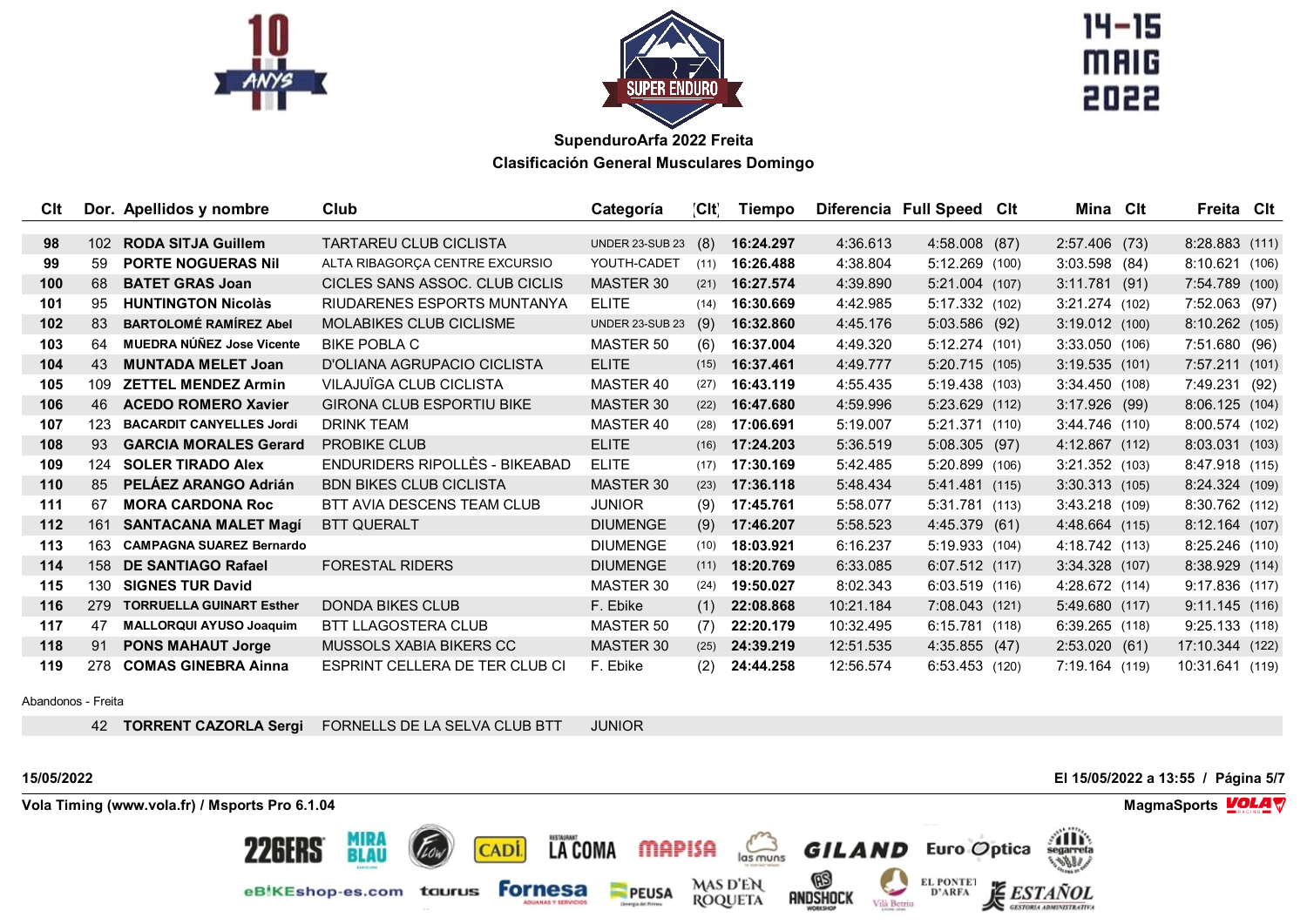



 $14 - 15$ **MAIG** 

| Clt |     | Dor. Apellidos y nombre                           | Club                                           | Categoría        | [Clt] | Tiempo | Diferencia Full Speed Clt | Mina Clt        | Freita Cit |  |
|-----|-----|---------------------------------------------------|------------------------------------------------|------------------|-------|--------|---------------------------|-----------------|------------|--|
|     |     |                                                   |                                                |                  |       |        |                           |                 |            |  |
|     | 79  | <b>MERA PUERTAS Marc</b>                          | LA MARCA CLUB CICLISME                         | <b>ELITE</b>     |       |        |                           |                 |            |  |
|     | 86  | <b>BOADA MAS Jordi</b>                            | <b>BDN BIKES CLUB CICLISTA</b>                 | MASTER 40        |       |        |                           |                 |            |  |
|     | 112 | <b>ALEXANDRE Ponsich</b>                          | <b>VILAJUIGA EOBIKES</b>                       | <b>MASTER 40</b> |       |        |                           |                 |            |  |
|     |     | 113 VILARÓ BORRÀS Carles                          |                                                | MASTER 40        |       |        |                           |                 |            |  |
|     |     | 114 CURIÀ MOLINS Victor                           |                                                | <b>MASTER 40</b> |       |        |                           |                 |            |  |
|     |     | 119 CUSTODI ROCA Arnau                            | <b>BTTQUERALT</b>                              | MASTER 30        |       |        |                           |                 |            |  |
|     |     | 120 VENDRELL JULIÀ Jaume                          | <b>CLUB CICLISTA ARFA</b>                      | <b>MASTER 40</b> |       |        |                           |                 |            |  |
|     |     | 129 PONS VILARRUBLA Guillem BELLVER CLUB CICLISTA |                                                | YOUTH-CADET      |       |        |                           |                 |            |  |
|     |     | 134 PIÑOL PIÑOL Cesc                              | <b>GARRIGUES ALTES CLUB EXCURSION DISSABTE</b> |                  |       |        |                           |                 |            |  |
|     |     | 135 MULLERAT PALAU Jan                            | <b>BTT QUERALT CLUB</b>                        | <b>DISSABTE</b>  |       |        |                           |                 |            |  |
|     |     | 136 PAZ Alex                                      |                                                | <b>DISSABTE</b>  |       |        |                           |                 |            |  |
|     | 137 | <b>FERNÁNDEZ Paqui</b>                            | <b>ROCABIKES</b>                               | <b>DISSABTE</b>  |       |        |                           |                 |            |  |
|     |     | 138 BARCELÓ RUIZ Ian                              |                                                | <b>DISSABTE</b>  |       |        |                           |                 |            |  |
|     |     | 139 NOSELLA Damien                                |                                                | <b>DISSABTE</b>  |       |        |                           |                 |            |  |
|     |     | 140 REGADA VILA Pol                               |                                                | <b>DISSABTE</b>  |       |        |                           |                 |            |  |
|     |     | 141 SANCHIS COT Alfons                            | <b>TKERS</b>                                   | <b>DISSABTE</b>  |       |        |                           |                 |            |  |
|     |     | 142 SOLÉ VALLS Armand                             | <b>BDN BIKES CLUB CICILISTA</b>                | <b>DISSABTE</b>  |       |        |                           |                 |            |  |
|     |     | 143 GARCÍA LÓPEZ Roger                            |                                                | <b>DISSABTE</b>  |       |        |                           |                 |            |  |
|     | 144 | <b>BORRAJO NÚÑEZ ARENAS Mario</b>                 | EOBIKE (VILAJUÏGA)                             | <b>DISSABTE</b>  |       |        |                           |                 |            |  |
|     | 145 | ARGÜELLES BELTRAN Oliver                          | <b>ENDURO VALLES</b>                           | <b>DISSABTE</b>  |       |        |                           |                 |            |  |
|     |     | 155 POBLET DOT Albert                             | VIC-ETB CLUB NATACIÓ                           | <b>DIUMENGE</b>  |       |        |                           |                 |            |  |
|     | 162 | <b>PULIAFITO Pablo</b>                            | <b>FALOPS</b>                                  | <b>DIUMENGE</b>  |       |        | 10:22.149 (122)           |                 |            |  |
|     | 164 | <b>GRANADOS CARRILLO Jordi</b>                    |                                                | <b>DIUMENGE</b>  |       |        | 6:46.172 (119)            | 22:27.840 (120) |            |  |